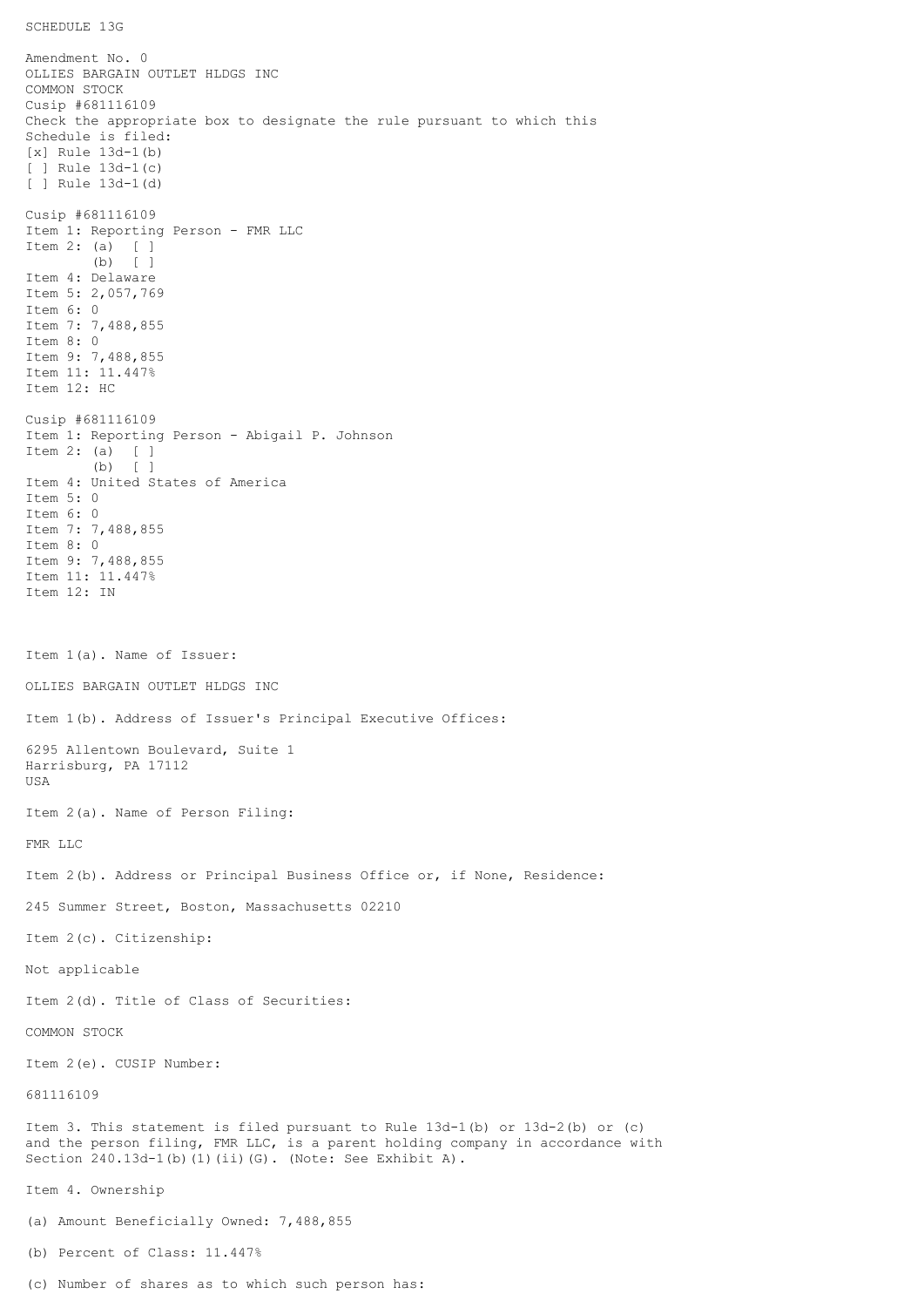(i) sole power to vote or to direct the vote: 2,057,769

(ii) shared power to vote or to direct the vote: 0

(iii) sole power to dispose or to direct the disposition of: 7,488,855

(iv) shared power to dispose or to direct the disposition of: 0

Item 5. Ownership of Five Percent or Less of a Class.

Not applicable.

Item 6. Ownership of More than Five Percent on Behalf of Another Person.

One or more other persons are known to have the right to receive or the power to direct the receipt of dividends from, or the proceeds from the sale of, the COMMON STOCK of OLLIES BARGAIN OUTLET HLDGS INC. No one other person's interest in the COMMON STOCK of OLLIES BARGAIN OUTLET HLDGS INC is more than five percent of the total outstanding COMMON STOCK.

Item 7. Identification and Classification of the Subsidiary Which Acquired the Security Being Reported on By the Parent Holding Company.

See attached Exhibit A.

Item 8. Identification and Classification of Members of the Group.

Not applicable.

Item 9. Notice of Dissolution of Group.

Not applicable.

Item 10. Certifications.

By signing below I certify that, to the best of my knowledge and belief, the securities referred to above were acquired and are held in the ordinary course of business and were not acquired and are not held for the purpose of or with the effect of changing or influencing the control of the issuer of the securities and were not acquired and are not held in connection with or as a participant in any transaction having that purpose or effect.

Signature

After reasonable inquiry and to the best of my knowledge and belief, I certify that the information set forth in this statement is true, complete and correct.

January 8, 2021 Date

/s/ Kevin M. Meagher Signature

Kevin M. Meagher Duly authorized under Power of Attorney effective as of September 28, 2018, by and on behalf of FMR LLC and its direct and indirect subsidiaries\*

\* This power of attorney is incorporated herein by reference to Exhibit 24 to the Schedule 13G filed by FMR LLC on October 9, 2018, accession number: 0000315066-18-002414.

Exhibit A

Pursuant to the instructions in Item 7 of Schedule 13G, the following table lists the identity and Item 3 classification, if applicable, of each relevant entity that beneficially owns shares of the security class being reported on this Schedule 13G.

Entity ITEM 3 Classification

FIAM LLC IA Fidelity Institutional Asset Management Trust Company BK Fidelity Management & Research Company LLC \* IA Strategic Advisers LLC IA